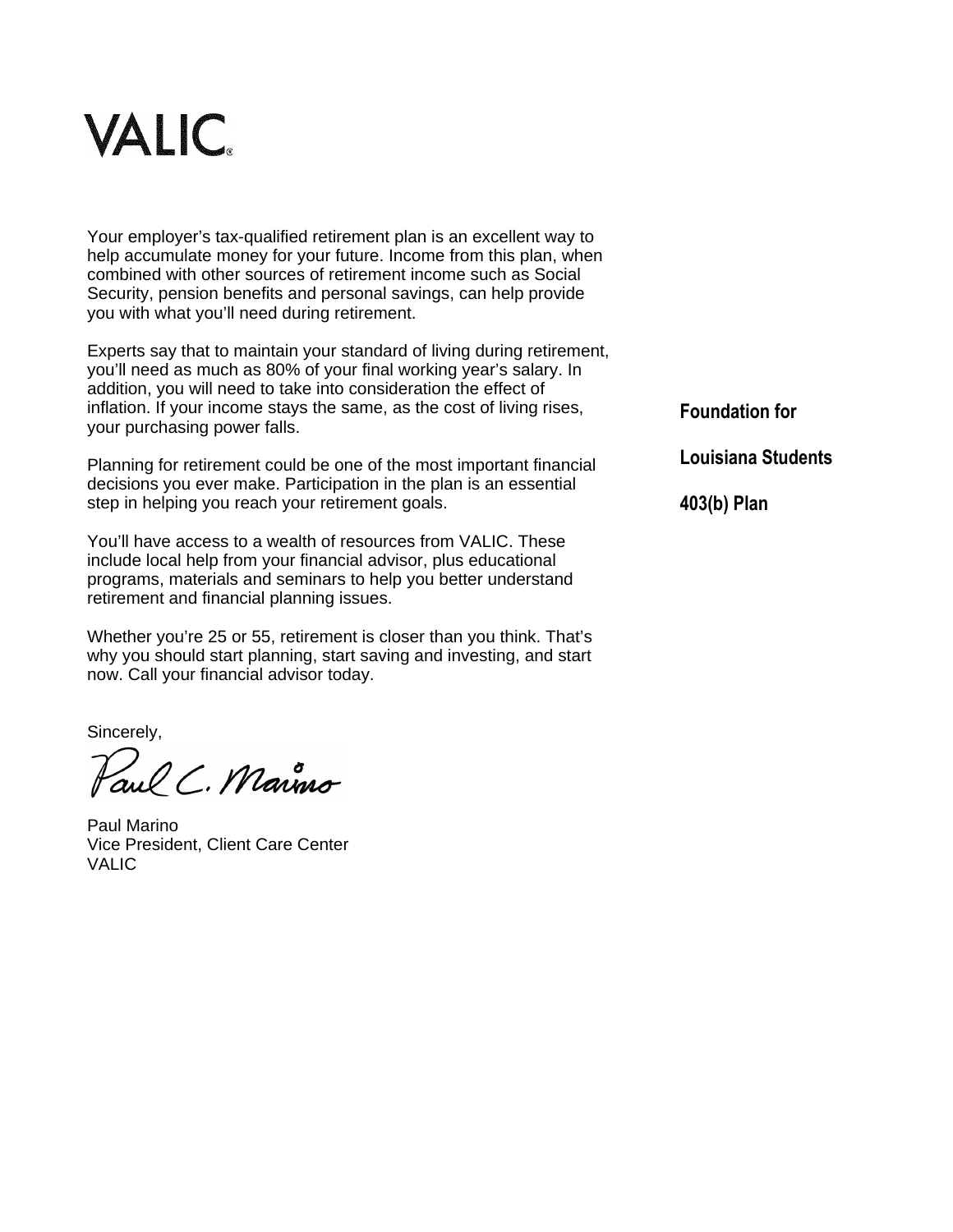Your Retirement Plan Start now to help build your retirement nest egg by investing in your employer's retirement plan. This 403(b) Retirement Plan with VALIC Retirement Services Company makes it easy for you to invest for your future.

- Convenient, automatic contributions by salary reduction
- Pre-tax contributions, which reduce current income taxes
- Employer matching contribution
- An after-tax Roth option is available
- Other employer contribution
- No initial sales charge
- Tax deferral of earnings and interest

Income taxes are payable upon withdrawal. Federal restrictions and a 10% federal early withdrawal penalty may apply if taken before age 59½.

**Your Plan Benefits** There are many benefits to your Plan, including:

- Mutual funds, managed by well-known investment management firms, and the Fixed-Interest Option<sup>1</sup>
- Contributions invested as you choose among available investment options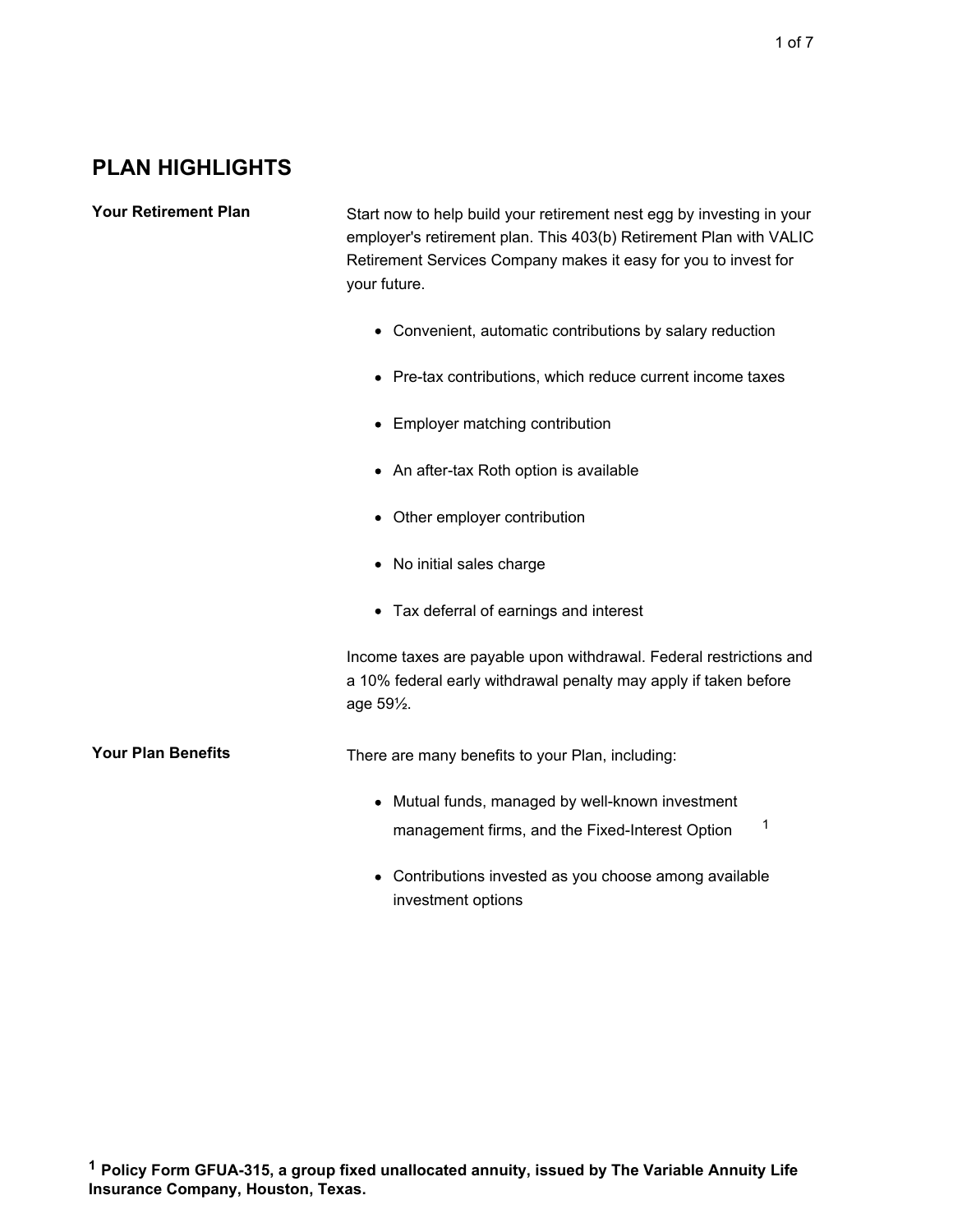|                                                                 | Investment values will fluctuate and there is no assurance that the<br>objective of any fund will be achieved. Mutual fund shares are<br>redeemable at the then-current net asset value and variable options<br>will fluctuate so that the investor's units, when redeemed, may be<br>more or less than their original cost. Bear in mind that investing<br>involves risk, including the possible loss of principal.                                                                                                                             |
|-----------------------------------------------------------------|--------------------------------------------------------------------------------------------------------------------------------------------------------------------------------------------------------------------------------------------------------------------------------------------------------------------------------------------------------------------------------------------------------------------------------------------------------------------------------------------------------------------------------------------------|
| <b>Who Can Participate?</b>                                     | Immediate participation for all Eligible Employees employed on a<br>specific date. All Eligible Employees employed on 01-01-18 will be<br>eligible to participate in the Plan as of 01-01-18.                                                                                                                                                                                                                                                                                                                                                    |
| <b>When Can I Join?</b>                                         | You can join the Plan 30 days after the first of the month following<br>the date of hire.                                                                                                                                                                                                                                                                                                                                                                                                                                                        |
| How Do I Contribute to the<br>Plan?                             | Through payroll deduction, your Plan allows you to make pre-tax<br>and/or after-tax Roth contributions up to the maximum allowed by<br>the Internal Revenue Code. You can direct all of your contributions<br>to a traditional pre-tax account, to a Roth account or to a<br>combination of the two. Contributions to a Roth account are after-<br>tax. Regardless of your election, you are subject to the annual<br>contribution limit. An Internal Revenue Service (IRS) dollar limit also<br>applies. The dollar limit is \$19,000 for 2019. |
|                                                                 | If you have an existing 403(b) tax deferred arrangement account<br>with a prior employer, you can transfer or roll over that account into<br>the Plan anytime.                                                                                                                                                                                                                                                                                                                                                                                   |
| <b>Can I Make Catch-up</b><br><b>Contributions To The Plan?</b> | You may be able to contribute up to an additional:                                                                                                                                                                                                                                                                                                                                                                                                                                                                                               |
|                                                                 | \$3,000 in 2019 if you have 15 or more years of service with<br>your employer and have under contributed in prior years,<br>and/or                                                                                                                                                                                                                                                                                                                                                                                                               |
|                                                                 | \$6,000 in 2019 if you are age 50 or older.                                                                                                                                                                                                                                                                                                                                                                                                                                                                                                      |

See your Benefits Administrator for more details.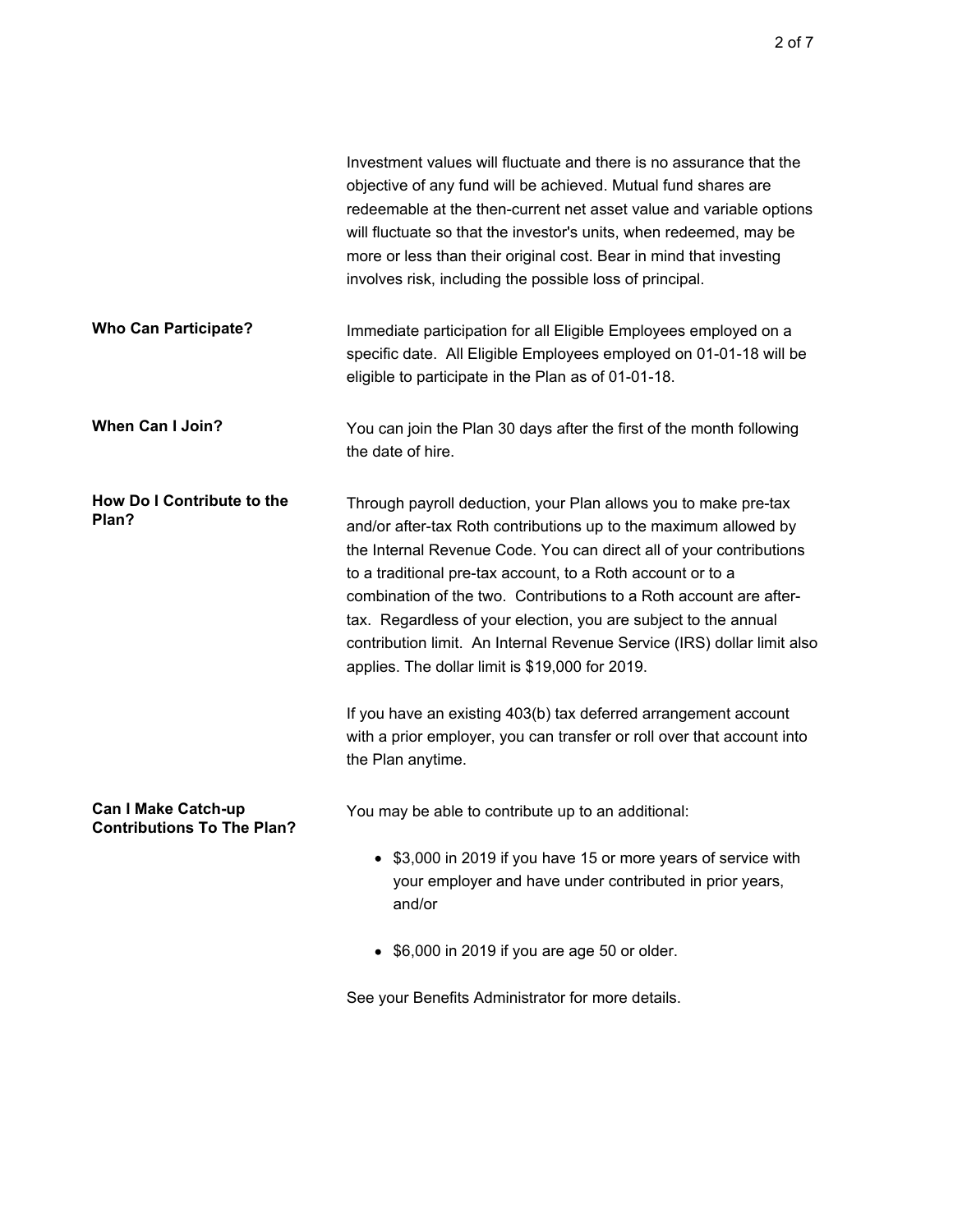| <b>Can I Stop Or Change My</b><br><b>Contributions?</b>                                       | You may stop your contributions anytime. Once you discontinue<br>contributions, you may only start again as provided under the terms<br>of the Plan.                                                                                                                                                                                            |
|-----------------------------------------------------------------------------------------------|-------------------------------------------------------------------------------------------------------------------------------------------------------------------------------------------------------------------------------------------------------------------------------------------------------------------------------------------------|
|                                                                                               | You can increase or decrease the amount of your contributions prior<br>to any pay period.                                                                                                                                                                                                                                                       |
| <b>How Does Foundation for</b><br><b>Louisiana Students</b><br><b>Contribute To The Plan?</b> | The Plan also provides for Foundation for Louisiana Students to<br>make contributions.                                                                                                                                                                                                                                                          |
|                                                                                               | • The Plan also provides for discretionary matching<br>contributions on pre-tax contributions in an amount to be<br>determined by Foundation for Louisiana Students on an<br>annual basis. The match benefits all eligible employees.                                                                                                           |
|                                                                                               | • Foundation for Louisiana Students can also make profit-<br>sharing contributions at its discretion, which will be allocated<br>among all eligible employees whether or not they make<br>contributions. The profit-sharing contributions will be<br>integrated with Social Security. See your Summary Plan<br>Description for further details. |
| How Do I Become "Vested" In<br><b>My Plan Account?</b>                                        | Vesting refers to your "ownership" of a benefit from the Plan. You<br>are always 100% vested in employee contributions, and rollover<br>contributions, plus any earnings they generate. Employer<br>contributions to the Plan, plus any earnings they generate, are<br>vested as follows:                                                       |
|                                                                                               | <b>Employer Matching Contributions:</b>                                                                                                                                                                                                                                                                                                         |
|                                                                                               | Fully and Immediately Vested                                                                                                                                                                                                                                                                                                                    |
|                                                                                               |                                                                                                                                                                                                                                                                                                                                                 |

## **Profit-Sharing Contributions:**

Fully and Immediately Vested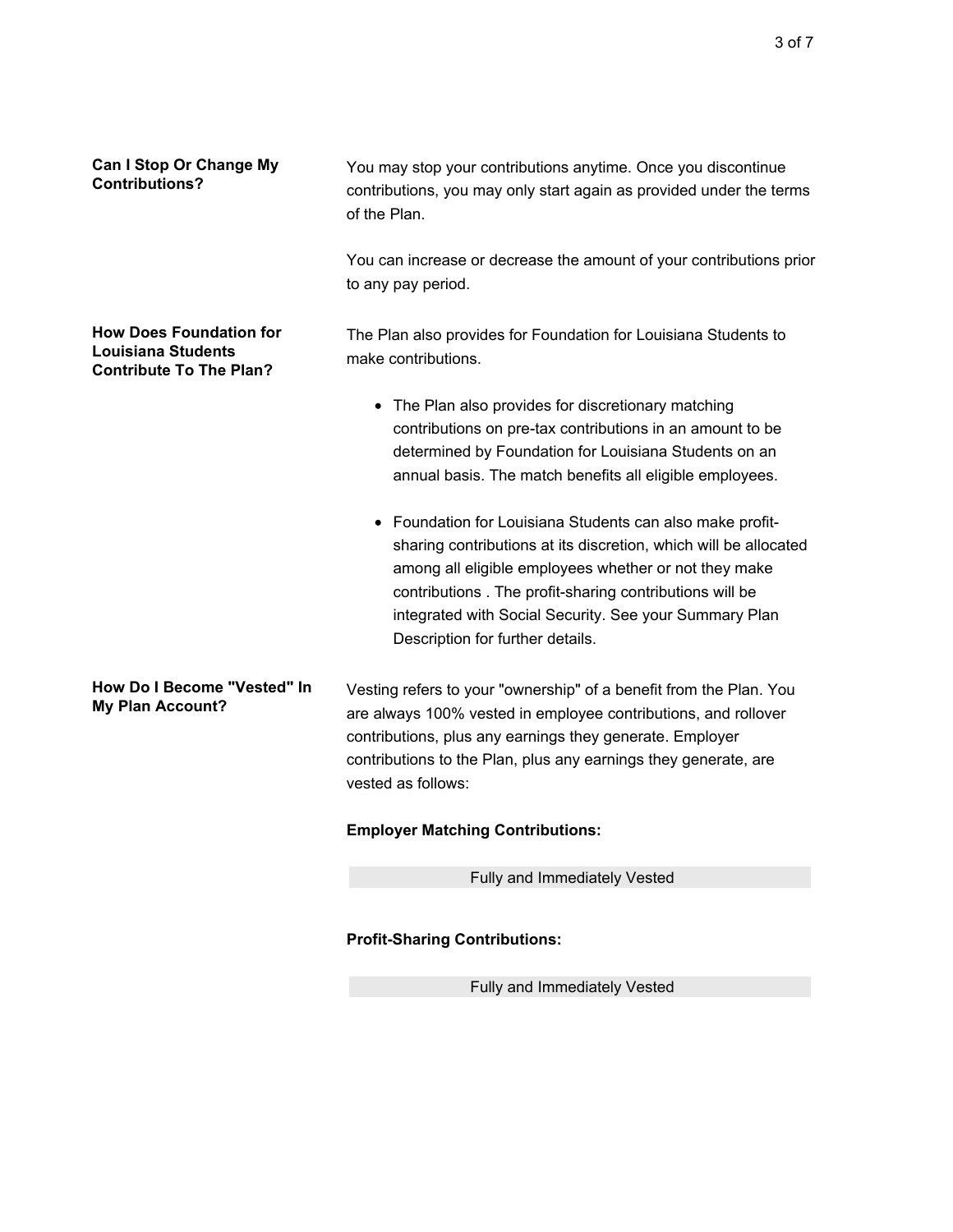You decide how to invest your Plan account, selecting from investment choices provided under the Plan, as determined by Foundation for Louisiana Students.

You can change your investment choices anytime.

**Do Transfer Restrictions Apply To The Fixed-Interest Option?**

**When Can Money Be Withdrawn From My Plan**

**Account?**

Generally, you may transfer assets from the Fixed-Interest Option into equity options at any time and, after 90 days, from equity options into another fixed-income option such as a money market fund, a stable-value fund or certain short-term bond funds, if such competing options are allowed in the plan.

Money can be withdrawn from the Plan in these events:

- Your retirement
- Death
- Severance from employment
- In-service withdrawal of Foundation for Louisiana Students contributions

Income taxes are payable upon withdrawal. Federal restrictions and a 10% federal early withdrawal penalty may apply if taken before age 59½. Be sure to talk with your tax advisor before withdrawing any money from your Plan account.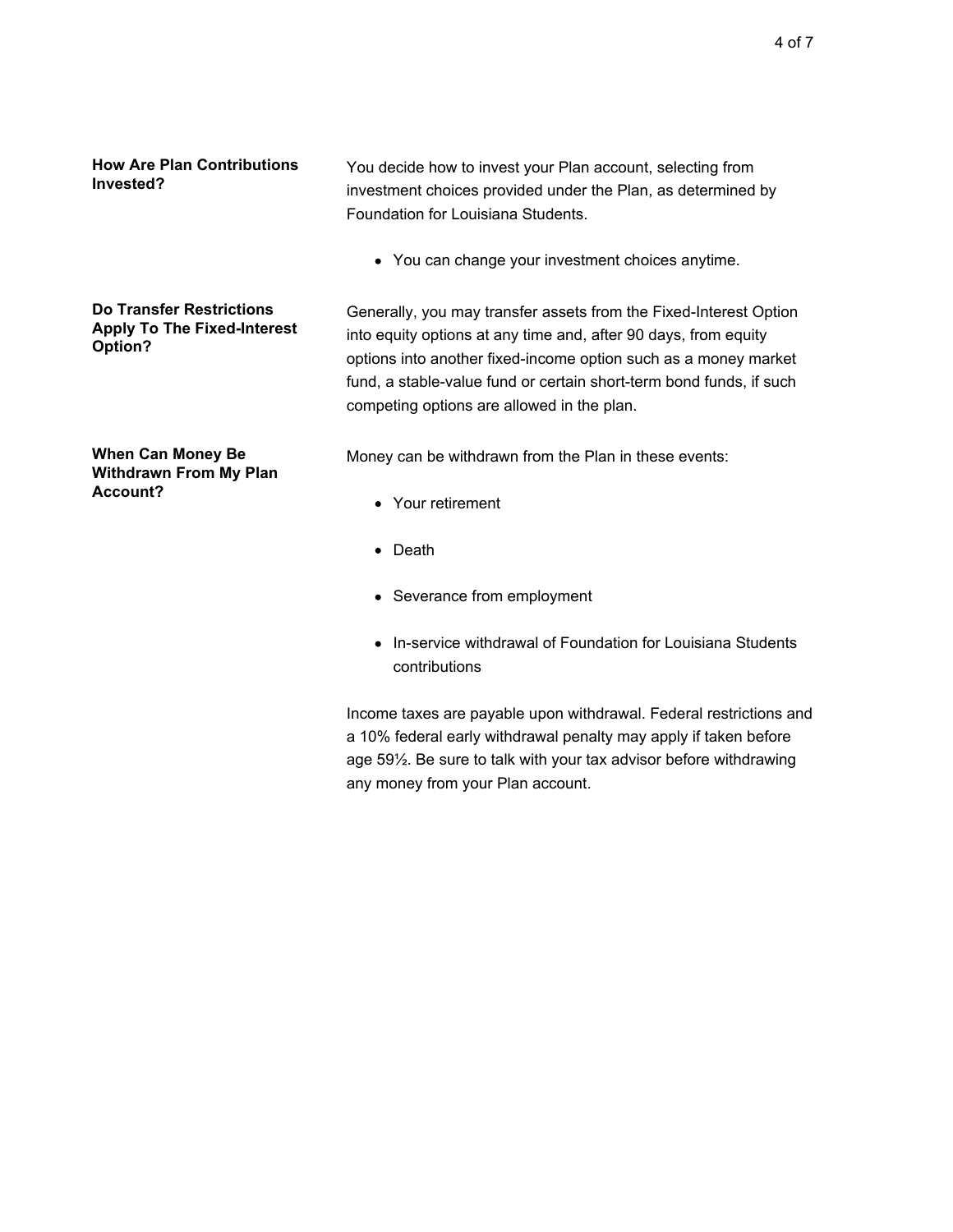## **Can I Withdraw Money In Case Of Financial Hardship?**

If you have an immediate financial need created by severe hardship and you lack other reasonably available resources to meet that need, you may be eligible to receive a hardship withdrawal from your voluntary contributions. A hardship may include:

- Purchase of a principal residence
- College tuition and approved related expenses for you, your spouse or dependents
- Non-reimbursable medical and/or dental expenses for you, your spouse or dependents
- Payment to prevent eviction from or foreclosure on your principal residence
- Payment for burial or funeral expenses for your deceased parent, spouse, or children
- Payment for expenses for the repair of your principal residence

If you feel you are facing a financial hardship, you should see your financial advisor for more details.

## **How Do I Obtain Information About My Plan Account?** You will receive an account statement quarterly that shows your account balance as well as any contributions and earnings credited to your account during the reporting period.

You will also have access to an automated voice response system and Internet site, which are designed to give you current information about your Plan account. You can get up-to-date information about your account balance, contributions, investment choices, and other Plan data. You will receive additional information on how to use the Voice Response System and Internet site.

You will also be able to view and print the welcome letter and plan highlights by logging on to www.valic.com and selecting the ePrint link. At the prompt, enter your Group ID: 72289001.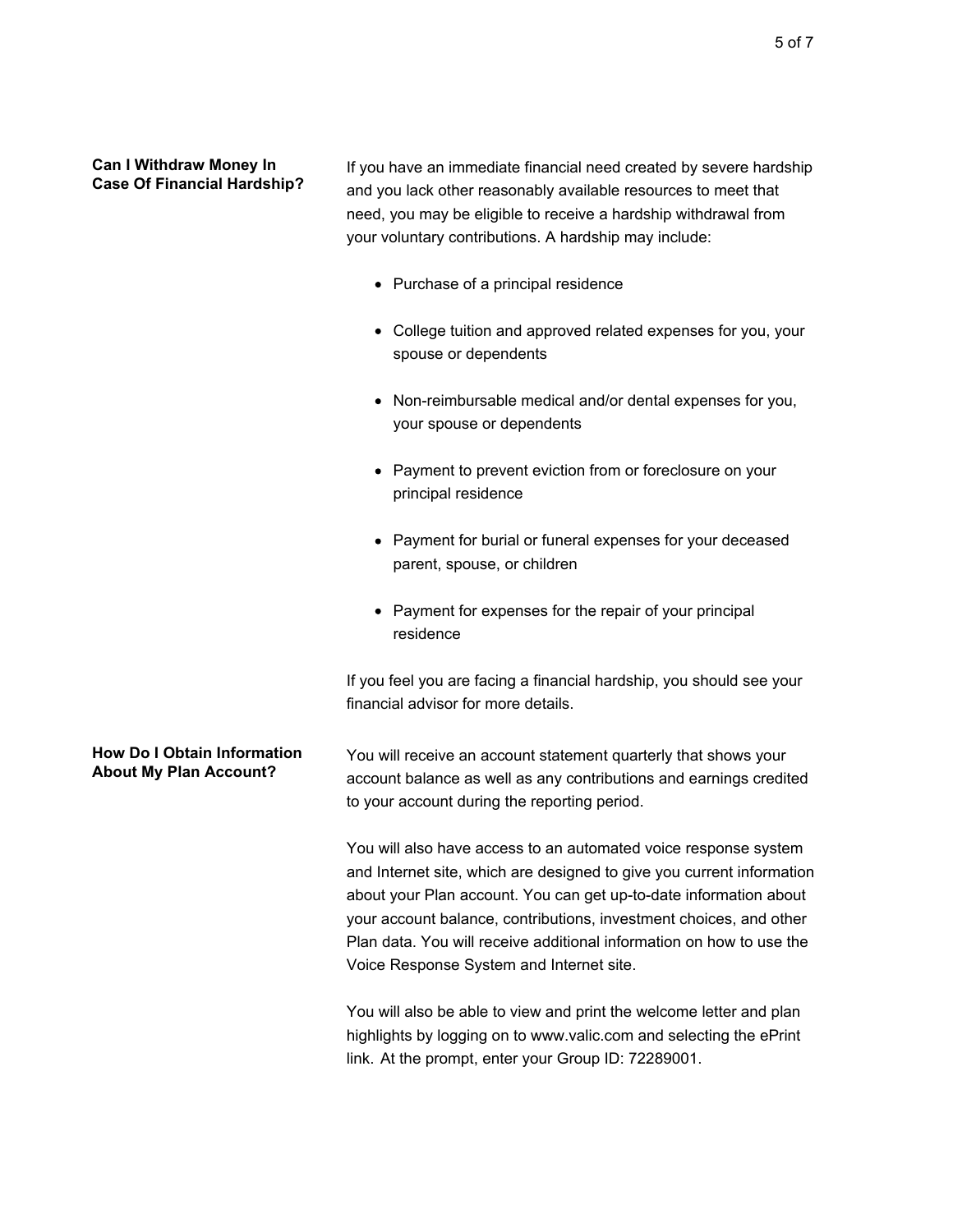| Do I Have Any Administrative<br><b>Charges?</b> | The gross annual administrative fee assessed on mutual fund<br>assets in the plan is .89%. This may be offset, in whole or in part, by<br>reimbursements received from mutual fund companies. Additionally,<br>mutual fund annual operating expenses apply based on the mutual<br>fund chosen. Mutual fund expenses and fund reimbursements are<br>described in the fund prospectus. Also, the Service Provider agrees<br>to share revenue in the event the amount of income received from<br>one or more of the investment companies exceed the amount<br>necessary to administer the plan. Any excess will be allocated to the<br>participant account as soon as administratively practicable after the<br>close of each calendar quarter, on a pro rata basis, according to the<br>value and allocation of their respective accounts at that time. See<br>the "Revenue Sharing Policy" in the back of this guide for additional<br>information. This does not apply to the Fixed-Interest Option. |
|-------------------------------------------------|------------------------------------------------------------------------------------------------------------------------------------------------------------------------------------------------------------------------------------------------------------------------------------------------------------------------------------------------------------------------------------------------------------------------------------------------------------------------------------------------------------------------------------------------------------------------------------------------------------------------------------------------------------------------------------------------------------------------------------------------------------------------------------------------------------------------------------------------------------------------------------------------------------------------------------------------------------------------------------------------------|
| <b>How Do I Enroll?</b>                         | Simply complete the enrollment worksheet provided and log on to<br>the Internet site.                                                                                                                                                                                                                                                                                                                                                                                                                                                                                                                                                                                                                                                                                                                                                                                                                                                                                                                |
| <b>Who Do I Contact?</b>                        | To contact your local financial advisor, dial 1-800-448-2542 or the<br>direct number listed below:                                                                                                                                                                                                                                                                                                                                                                                                                                                                                                                                                                                                                                                                                                                                                                                                                                                                                                   |
|                                                 | 225-316-7953<br>• GALLEGOS, WILLIAM                                                                                                                                                                                                                                                                                                                                                                                                                                                                                                                                                                                                                                                                                                                                                                                                                                                                                                                                                                  |
| <b>Plan Information</b>                         | The above highlights are only a brief overview of the Plan's features<br>and are not a legally binding document. Contact your Benefits<br>Administrator if you have any further questions.                                                                                                                                                                                                                                                                                                                                                                                                                                                                                                                                                                                                                                                                                                                                                                                                           |